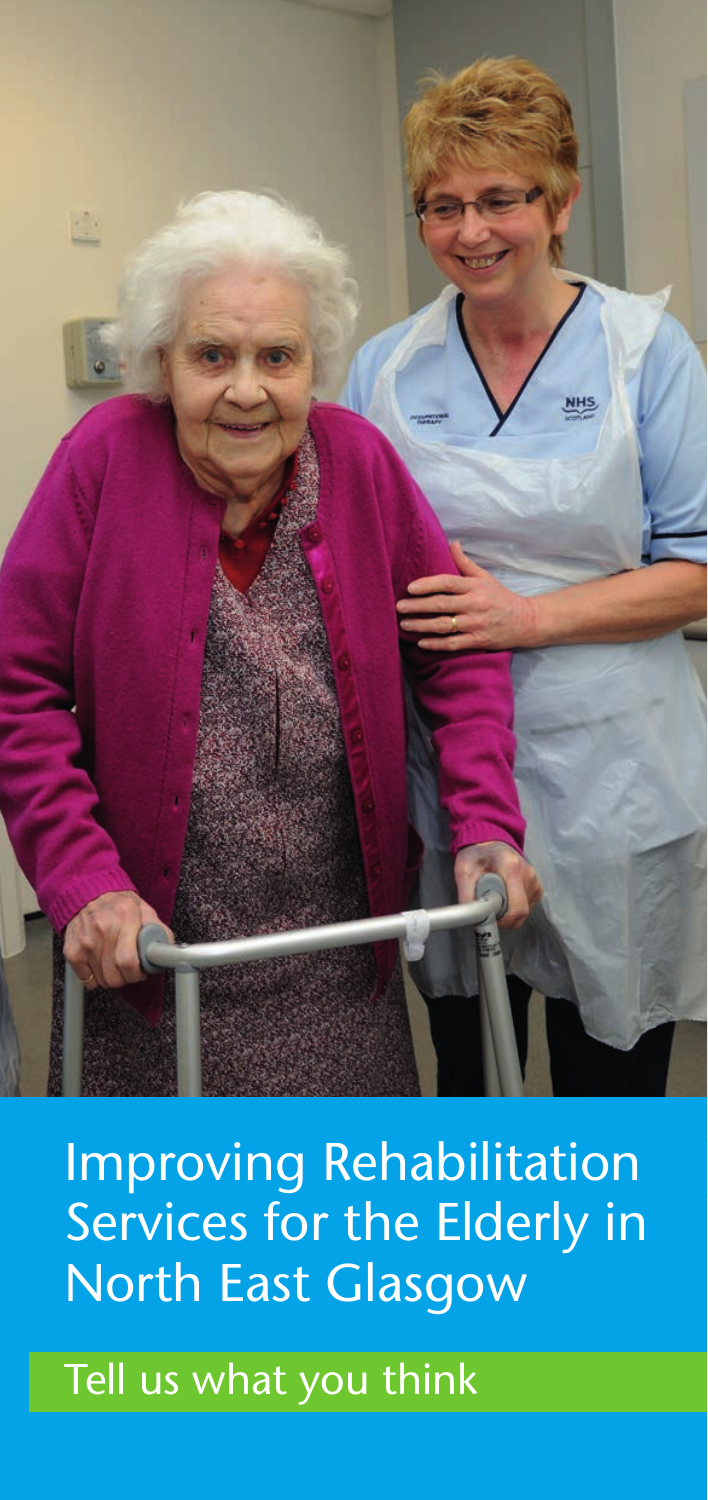#### Introduction

We are proposing to improve the way we provide rehabilitation services for older people in the North East of Glasgow and East Dunbartonshire. This leaflet explains what we want to change and how this will affect patients. It also explains how you can get more information about the proposal and how to give us your comments on it. Please take the time to read the leaflet and give us your views.

#### What we are proposing

# to change

Rehabilitation caters for the needs of older people who have suffered an injury or are recovering from an illness. The goal of rehabilitation is to help people get back to their previous level of function and wellbeing. This includes personal care and mobility.

We are proposing the transfer of the services currently provided at Lightburn Hospital to other sites in the North East of Glasgow:

- **• Acute hospital rehabilitation** would be provided in beds at Stobhill Hospital
- **Community rehabilitation beds** would be in local care facilities commissioned by the Health and Social Care Partnerships
- **Day hospital services** would be brought together at Stobhill Hospital
- **Outpatient clinics** to either Glasgow Royal Infirmary or Stobhill Hospital
- **Local meeting space** for the Parkinson's support group.

If the services are transferred it will result in the closure of the Lightburn Hospital site.



**THILLET CONTENTION** 

**OLUTHUAR WHIHHID** 

**WITHIN** 

**COLORADOR** WWWIID

**COLORADOR OUTSTAND** 

**GALLAR HALL WITHIN** 

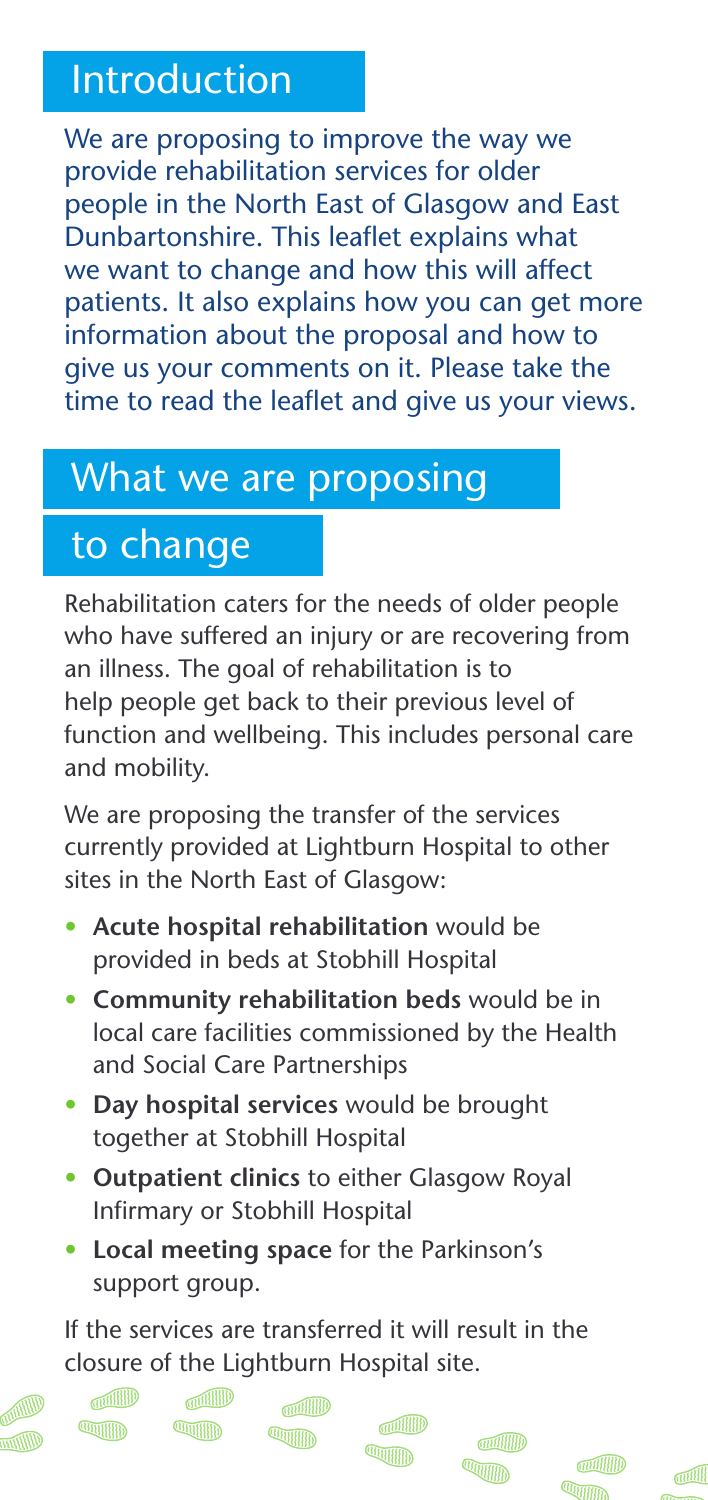# this change

We are proposing these changes to:

- **Locate acute services in our full acute hospitals** with onsite access to a full range of investigations, services and specialists
- **• Provide locally accessible** inpatient community rehabilitation
- **• Provide more rehabilitation** in people's homes.

Our proposals are clinically driven and have been developed with the multi disciplinary teams of consultants, nurses and allied health professionals delivering the current services. They are in line with local and national policy to provide the best possible care for older people to enable them to stay in their own home or have care provided in a more homely setting. We believe that our proposals will result in:

- **• Patients staying in hospital for acute care only**  with targeted rehabilitation and rapid access to the full range of services and investigations needed to enable older people to be discharged home or transferred to community rehabilitation beds more quickly.
- **• Community rehabilitation beds in local care homes** providing rehabilitation in a more homely setting for patients who don't require the full support of an acute hospital and are not yet ready to return home.
- **• A day hospital delivering a more modern model of acute care** with less visits and more rapid progress into other services in the local area.
- **• Outpatients accessing one stop services** with less repeat appointments.















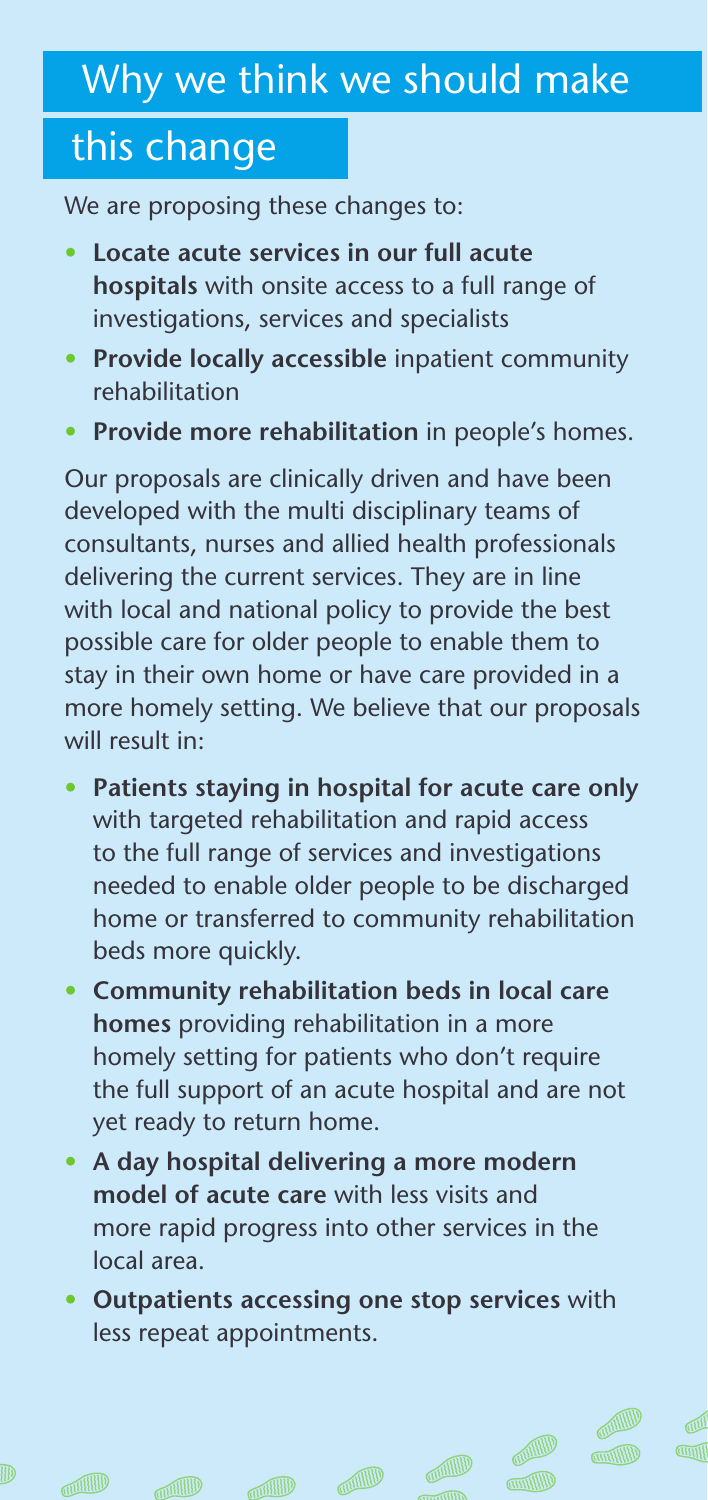## this change?

The services affected by the proposal are accessed by patients from across the whole of North East Glasgow and East Dunbartonshire. This proposal primarily affects older people; however we recognise that some carers and family members will also be affected. The vast majority of elderly patients who attend the Glasgow Royal Infirmary for emergency assessment, or a period of acute care will continue to be discharged home.

With the new model of care more people will be able to have care provided in their own homes, or a more homely setting. For those that require outpatient or day hospital services they will have less return appointments as we can provide greater access to other services in an acute hospital setting.

Lightburn Hospital staff will be redeployed to other sites and no one will lose their job as a result of this proposal.

During this consultation:

- **• The Glasgow Health and Social Care Partnership are planning major investment in a new East End health and social care centre**. We are working jointly on the development of that plan including looking at options to move more of our services into the new facility. Further material on this work can be found on our website using the link in the next section.
- **• Our public health team will be working to assess the concerns** which have been raised about the potential impact on the local community if the hospital closes.



1D



**MANARY CONTENTION** 

**THURSDAY** WWWIID





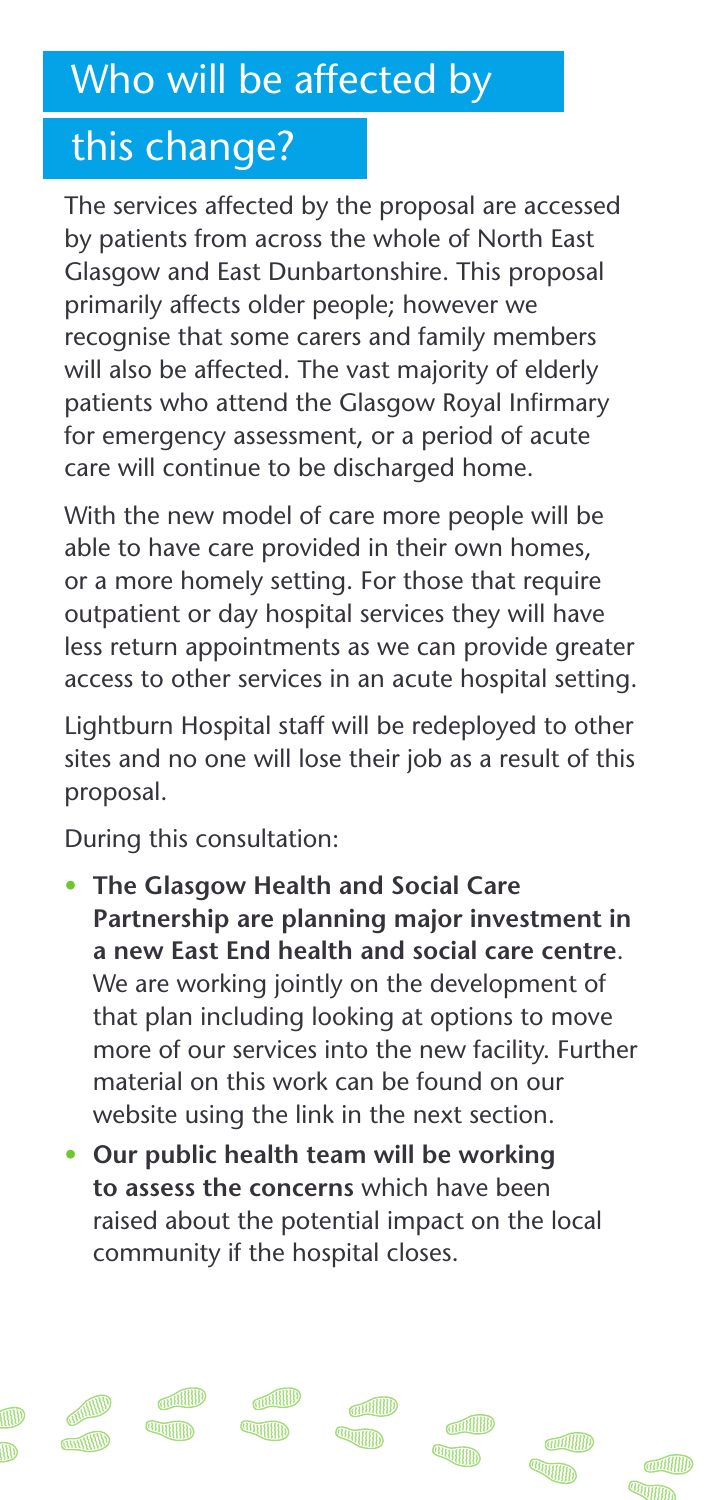## How to get more information

#### about our proposal

There is lots of information about our proposal on our website:

**www.nhsggc.org.uk/get-in-touch-get-involved**

Alternatively if you wanted more information in print format then you can get in touch with us using the details in the '**Tell us what you think about this proposal**' section over the page.